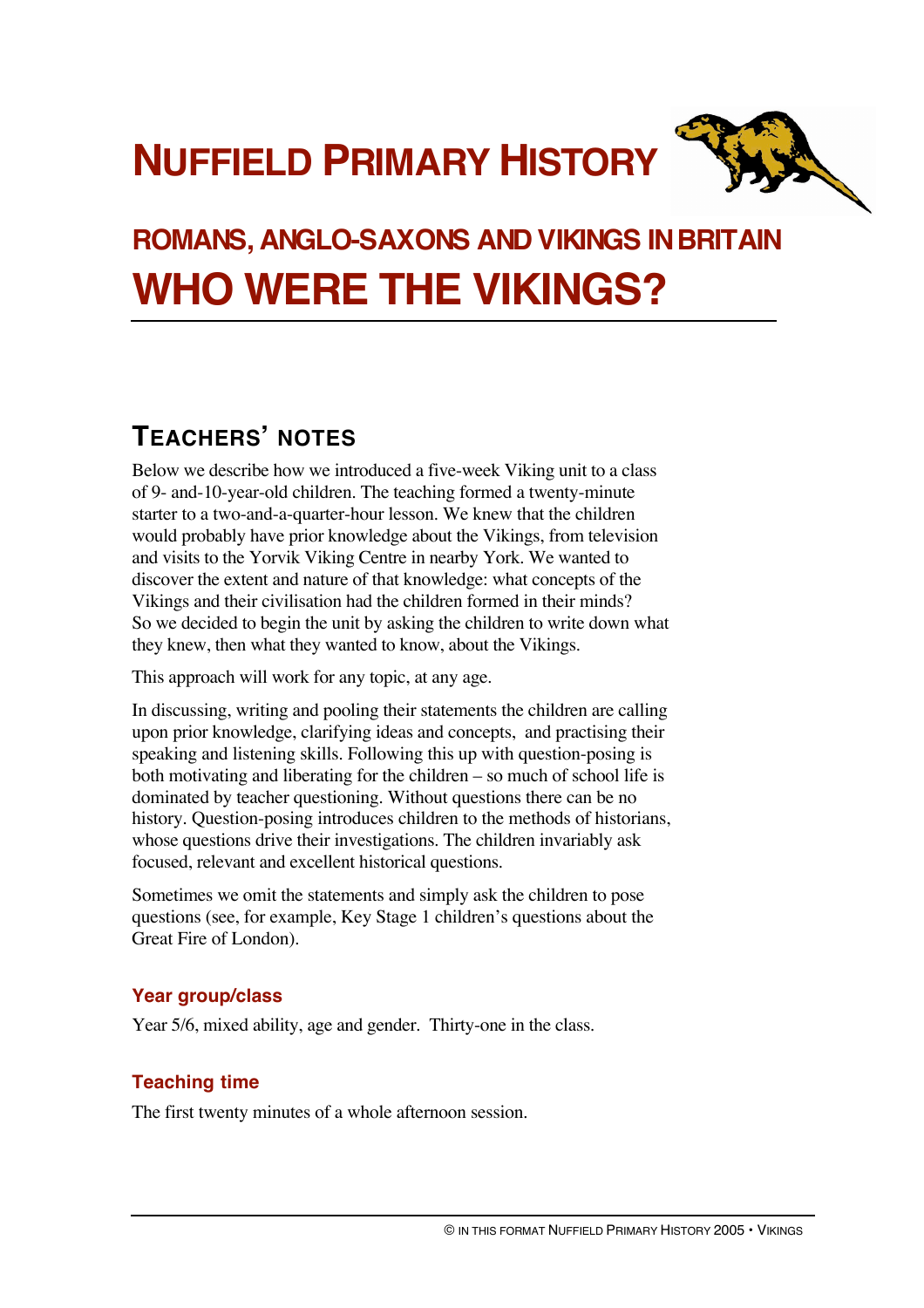#### **Learning objectives**

• To connect to the children's prior knowledge

• To form a springboard for teaching the unit by sharing and discussing this knowledge

• To enable children to pose their own historical questions, and to have their questions valued and pursued.

#### **Key questions**

What do you know about the Vikings? What do you want to find out about them?

#### **The teaching**

#### **Episode 1**

*Focus*: Statements of prior knowledge and pooling of ideas

Several of the children had done the Vikings in Year 3. Others had seen programmes about them on television. Quite a few had visited the Jorvik Viking Centre in York, so most knew something about the Vikings.

So, to discover the nature of this prior knowledge, I asked the children to write down three things they knew about the Vikings. Working in pairs, they decided together which three things to record. We only allowed five minutes for this exercise.

Then I asked each pair, in turn, to choose one statement to pool. These we recorded on the board.

The statements revealed a good level of knowledge, both general and specific, with one notable exception. These are the statements we recorded.

They sailed in longboats.

Had many gods.

They wore helmets *with horns*.

They came from Denmark and Scandinavia.

They *didn't* have horns on their helmets.

They had carvings on the front of their longships.

They hung their shields along the sides of their ships.

They went to the toilet in a hole in the ground.

When people died they went to a place called Valhalla.

They were farmers.

They were fierce fighters.

Much discussion arose around the contradictory statements about horned helmets. We found that the class had three ageing books of Viking myths, all of which had pictures of Viking warriors with horned helmets on their covers! Hagar the Horrible and stagings of Wagner have much to answer for. I told the children that no Viking helmet with horn sockets has ever been found.